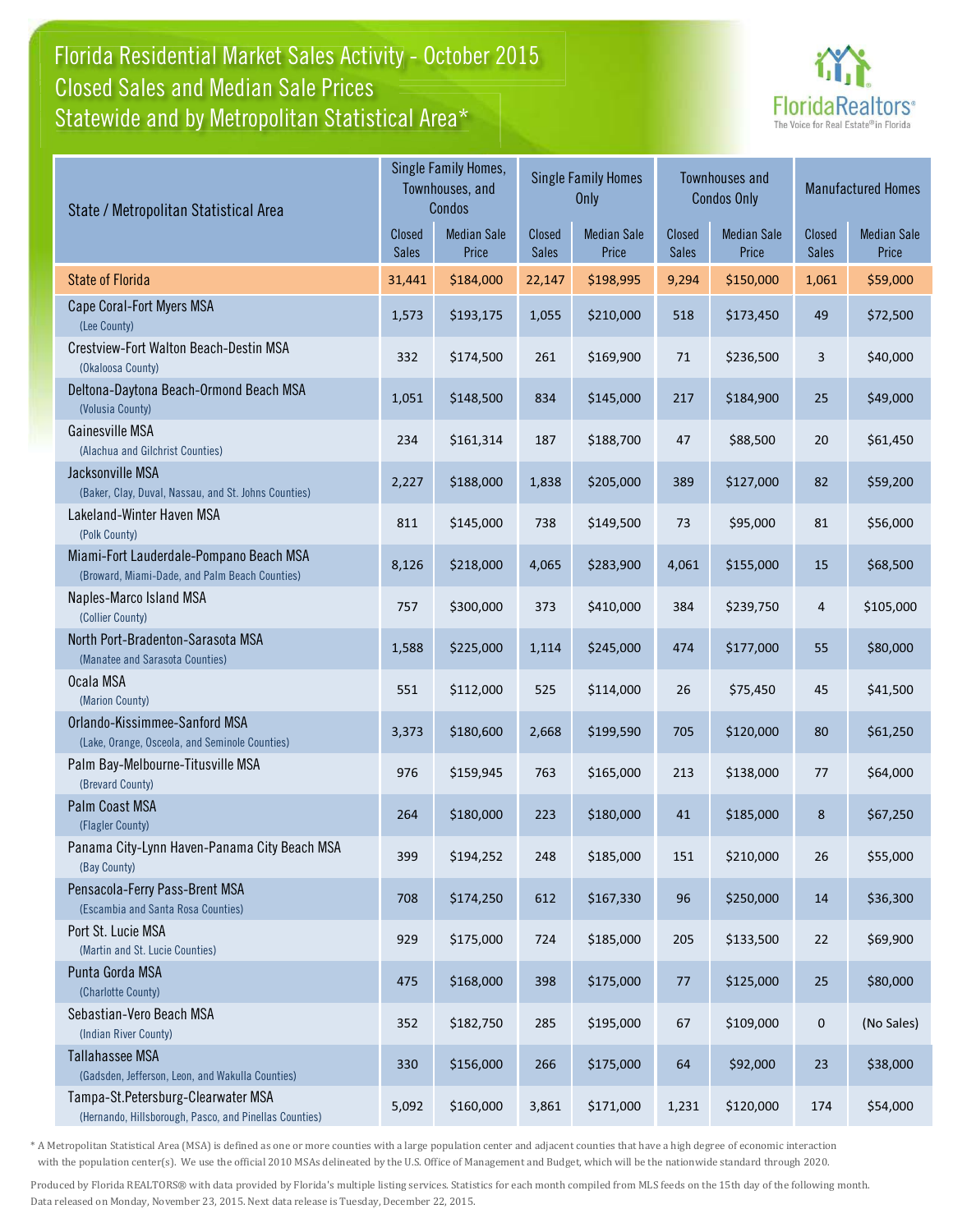## Florida Residential Market Sales Activity - October 2015 Florida Residential Market Sales Activity Listed by County-Closed Sales and Median Sale Prices



| County                     | Single Family Homes,<br><b>Townhouses, and Condos</b> |                             |                        | <b>Single Family Homes Only</b> |                               | <b>Townhouses and Condos</b><br><b>Only</b> | <b>Manufactured Homes</b>     |                             |  |
|----------------------------|-------------------------------------------------------|-----------------------------|------------------------|---------------------------------|-------------------------------|---------------------------------------------|-------------------------------|-----------------------------|--|
|                            | Closed<br><b>Sales</b>                                | <b>Median Sale</b><br>Price | Closed<br><b>Sales</b> | <b>Median Sale</b><br>Price     | <b>Closed</b><br><b>Sales</b> | <b>Median Sale</b><br>Price                 | <b>Closed</b><br><b>Sales</b> | <b>Median Sale</b><br>Price |  |
| Alachua County             | 226                                                   | \$162,000                   | 179                    | \$193,750                       | 47                            | \$88,500                                    | 6                             | \$55,961                    |  |
| <b>Baker County</b>        | 20                                                    | \$147,500                   | 20                     | \$147,500                       | 0                             | (No Sales)                                  | 5                             | \$70,000                    |  |
| <b>Bay County</b>          | 399                                                   | \$194,252                   | 248                    | \$185,000                       | 151                           | \$210,000                                   | 26                            | \$55,000                    |  |
| <b>Bradford County</b>     | 25                                                    | \$88,900                    | 25                     | \$88,900                        | 0                             | (No Sales)                                  | $\mathbf{1}$                  | \$135,000                   |  |
| <b>Brevard County</b>      | 976                                                   | \$159,945                   | 763                    | \$165,000                       | 213                           | \$138,000                                   | 77                            | \$64,000                    |  |
| <b>Broward County</b>      | 2,877                                                 | \$200,000                   | 1,433                  | \$290,000                       | 1,444                         | \$129,900                                   | 8                             | \$64,750                    |  |
| <b>Calhoun County</b>      | 5                                                     | \$33,750                    | 5                      | \$33,750                        | 0                             | (No Sales)                                  | 0                             | (No Sales)                  |  |
| <b>Charlotte County</b>    | 475                                                   | \$168,000                   | 398                    | \$175,000                       | 77                            | \$125,000                                   | 25                            | \$80,000                    |  |
| <b>Citrus County</b>       | 265                                                   | \$122,000                   | 240                    | \$131,950                       | 25                            | \$95,000                                    | 45                            | \$47,750                    |  |
| <b>Clay County</b>         | 288                                                   | \$160,050                   | 263                    | \$174,000                       | 25                            | \$118,500                                   | 28                            | \$55,250                    |  |
| <b>Collier County</b>      | 757                                                   | \$300,000                   | 373                    | \$410,000                       | 384                           | \$239,750                                   | 4                             | \$105,000                   |  |
| <b>Columbia County</b>     | 50                                                    | \$120,000                   | 50                     | \$120,000                       | 0                             | (No Sales)                                  | 16                            | \$50,868                    |  |
| <b>DeSoto County</b>       | 24                                                    | \$77,450                    | 20                     | \$61,000                        | 4                             | \$143,750                                   | $\overline{2}$                | \$33,500                    |  |
| <b>Dixie County</b>        | 5                                                     | \$57,000                    | 5                      | \$57,000                        | 0                             | (No Sales)                                  | $\overline{7}$                | \$75,075                    |  |
| <b>Duval County</b>        | 1,159                                                 | \$155,500                   | 921                    | \$168,000                       | 238                           | \$113,468                                   | 11                            | \$50,000                    |  |
| <b>Escambia County</b>     | 400                                                   | \$135,852                   | 331                    | \$129,900                       | 69                            | \$228,000                                   | 5                             | \$29,000                    |  |
| <b>Flagler County</b>      | 264                                                   | \$180,000                   | 223                    | \$180,000                       | 41                            | \$185,000                                   | 8                             | \$67,250                    |  |
| <b>Franklin County</b>     | 27                                                    | \$195,000                   | 23                     | \$235,000                       | 4                             | \$54,000                                    | 6                             | \$52,450                    |  |
| <b>Gadsden County</b>      | 17                                                    | \$131,900                   | 17                     | \$131,900                       | 0                             | (No Sales)                                  | 3                             | \$40,131                    |  |
| <b>Gilchrist County</b>    | 8                                                     | \$160,000                   | 8                      | \$160,000                       | 0                             | (No Sales)                                  | 14                            | \$63,500                    |  |
| <b>Glades County</b>       | 4                                                     | \$102,000                   | 4                      | \$102,000                       | 0                             | (No Sales)                                  | 4                             | \$56,300                    |  |
| <b>Gulf County</b>         | 22                                                    | \$217,500                   | 21                     | \$210,000                       | $\mathbf{1}$                  | \$410,000                                   | $\overline{7}$                | \$77,500                    |  |
| <b>Hamilton County</b>     | 3                                                     | \$18,000                    | 3                      | \$18,000                        | 0                             | (No Sales)                                  | $\mathbf{1}$                  | \$50,000                    |  |
| <b>Hardee County</b>       | 11                                                    | \$65,000                    | 11                     | \$65,000                        | 0                             | (No Sales)                                  | 4                             | \$66,250                    |  |
| <b>Hendry County</b>       | 15                                                    | \$80,000                    | 15                     | \$80,000                        | 0                             | (No Sales)                                  | 9                             | \$57,500                    |  |
| <b>Hernando County</b>     | 379                                                   | \$127,000                   | 356                    | \$128,500                       | 23                            | \$119,000                                   | $44\,$                        | \$56,000                    |  |
| <b>Highlands County</b>    | 139                                                   | \$96,000                    | 117                    | \$107,500                       | 22                            | \$57,500                                    | 9                             | \$55,000                    |  |
| <b>Hillsborough County</b> | 1,946                                                 | \$175,000                   | 1,521                  | \$190,000                       | 425                           | \$127,000                                   | 32                            | \$67,500                    |  |
| <b>Holmes County</b>       | $11\,$                                                | \$78,000                    | 11                     | \$78,000                        | 0                             | (No Sales)                                  | 0                             | (No Sales)                  |  |
| <b>Indian River County</b> | 352                                                   | \$182,750                   | 285                    | \$195,000                       | 67                            | \$109,000                                   | 0                             | (No Sales)                  |  |
| Jackson County             | 17                                                    | \$60,100                    | 17                     | \$60,100                        | 0                             | (No Sales)                                  | 7                             | \$39,900                    |  |
| Jefferson County           | 8                                                     | \$67,842                    | 8                      | \$67,842                        | 0                             | (No Sales)                                  | $\overline{2}$                | \$73,750                    |  |
| Lafayette County           | 3                                                     | \$81,500                    | 3                      | \$81,500                        | 0                             | (No Sales)                                  | 0                             | (No Sales)                  |  |
| Lake County                | 501                                                   | \$174,900                   | 474                    | \$176,950                       | 27                            | \$134,900                                   | 34                            | \$86,500                    |  |
| Lee County                 | 1,573                                                 | \$193,175                   | 1,055                  | \$210,000                       | 518                           | \$173,450                                   | 49                            | \$72,500                    |  |

Produced by Florida REALTORS® with data provided by Florida's multiple listing services. Statistics for each month compiled from MLS feeds on the 15th day of the following month. Data released on Monday, November 23, 2015. Next data release is Tuesday, December 22, 2015.